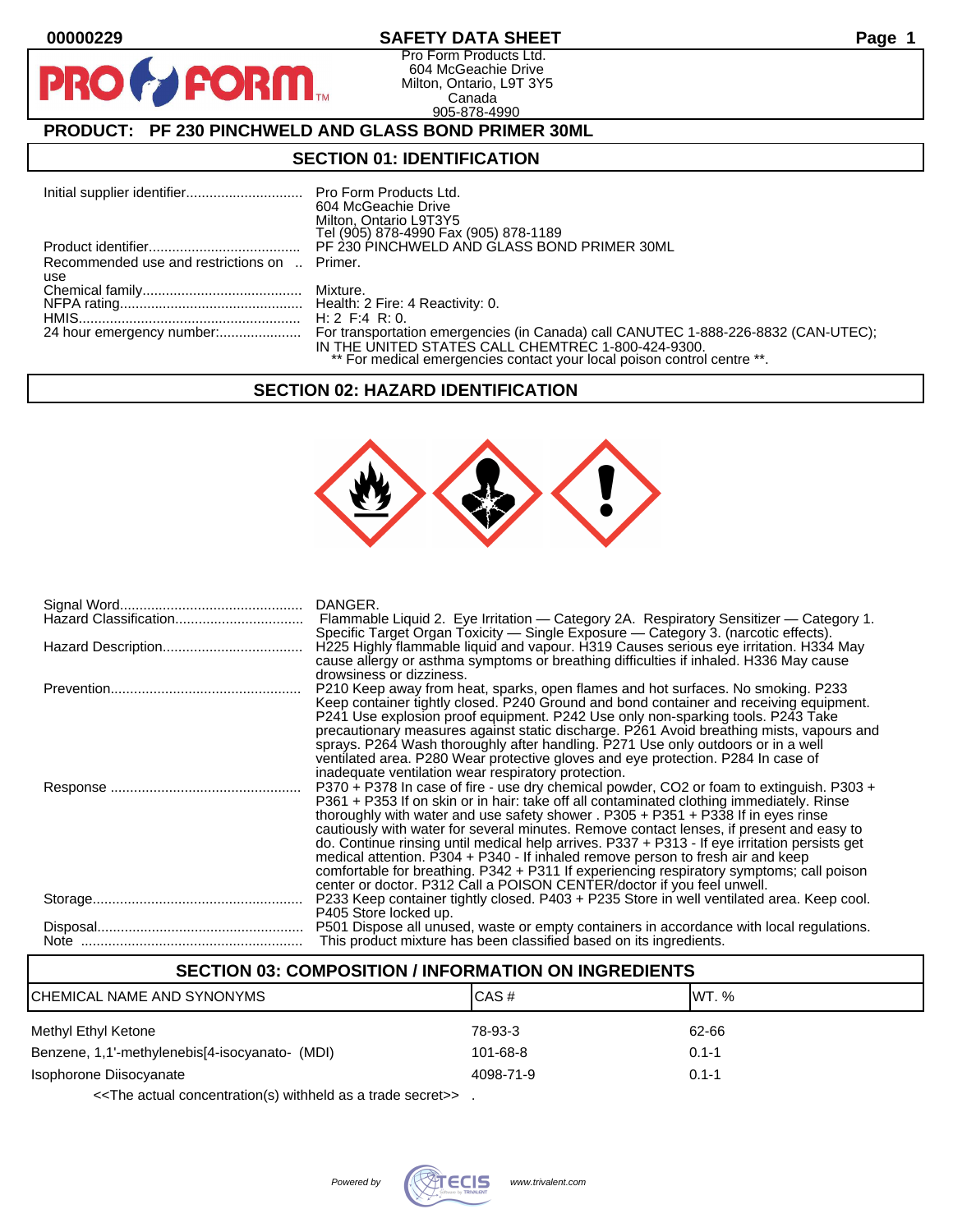### **SECTION 04: FIRST-AID MEASURES**

|                                                                  | Check for and remove any contact lenses, if safe and easy to do so. In case of contact,<br>immediately flush eyes, keeping eyelids open, with plenty of water for at least 15 minutes.                                                                                                                                                                                                                                                                                                                                                                                                                                                                                                                                                                                                                                                                                                                                                                                                               |
|------------------------------------------------------------------|------------------------------------------------------------------------------------------------------------------------------------------------------------------------------------------------------------------------------------------------------------------------------------------------------------------------------------------------------------------------------------------------------------------------------------------------------------------------------------------------------------------------------------------------------------------------------------------------------------------------------------------------------------------------------------------------------------------------------------------------------------------------------------------------------------------------------------------------------------------------------------------------------------------------------------------------------------------------------------------------------|
|                                                                  | Consult a physician if irritation continues.<br>Immediately flush skin with plenty of soap and water. Remove contaminated clothing.                                                                                                                                                                                                                                                                                                                                                                                                                                                                                                                                                                                                                                                                                                                                                                                                                                                                  |
|                                                                  | Wash clothing before reuse. Obtain medical attention.<br>If inhaled, remove to fresh air. If not breathing, give artificial respiration. If breathing is                                                                                                                                                                                                                                                                                                                                                                                                                                                                                                                                                                                                                                                                                                                                                                                                                                             |
|                                                                  | difficult, give oxygen, obtain medical attention.<br>Get medical attention. Do not induce vomiting. Rinse mouth with water. Never give<br>anything by mouth to an unconscious person. If spontaneous vomiting occurs have victim                                                                                                                                                                                                                                                                                                                                                                                                                                                                                                                                                                                                                                                                                                                                                                     |
| Most important symptoms and effects,<br>whether acute or delayed | lean forward with head down to prevent aspiration of fluid into the lungs.<br>Harmful if swallowed, in contact with skin or if inhaled. Can cause skin sensitization.<br>Causes eye irritation. Symptoms may include stinging, tearing, redness, swelling, and<br>blurred vision. Vapors have a narcotic effect and may cause headache, fatigue, dizziness                                                                                                                                                                                                                                                                                                                                                                                                                                                                                                                                                                                                                                           |
|                                                                  | and nausea.<br>In all cases, if irritation persists seek medical attention. Eye: stain for evidence of corneal<br>injury. If cornea is burned, instill antibiotic steroid preparation frequently. Workplace<br>vapours have produced reversible corneal epithelial edema impairing vision. Skin: this<br>compound is a known skin sensitizer. Treat symptomatically as for contact dermatitis or<br>thermal burns. If burned, treat as thermal burn. Ingestion: treat symptomatically. There is<br>no specific antidote. Inducing vomiting is contraindicated because of the irritating nature of this compound. Respiratory: this compound is a known pulmonary sensitizer. Treatment is<br>essentially symptomatic. An individual having a skin or pulmonary sensitization reaction to<br>this material should be removed from exposure to any isocyanate. In the event of an<br>incident involving this product ensure that medical authorities are provided a copy of this<br>safety data sheet. |

### **SECTION 05: FIRE-FIGHTING MEASURES**

| Suitable and unsuitable extinguishing                                         | Carbon dioxide. Foam. Dry chemical. In cases of larger fires, water spray should be used.                                                                                                                                                                                                                                                                                                                                            |
|-------------------------------------------------------------------------------|--------------------------------------------------------------------------------------------------------------------------------------------------------------------------------------------------------------------------------------------------------------------------------------------------------------------------------------------------------------------------------------------------------------------------------------|
| media                                                                         | Do not use water in a jet.                                                                                                                                                                                                                                                                                                                                                                                                           |
| Specific hazards arising from the                                             | Thermal decomposition products are toxic. May include: Oxides of carbon (CO, CO2).                                                                                                                                                                                                                                                                                                                                                   |
| hazardous product, such as the nature of<br>any hazardous combustion products | Dense black smoke. Other potentially toxic fumes.                                                                                                                                                                                                                                                                                                                                                                                    |
| Special protective equipment and<br>precautions for fire-fighters             | Firefighter should be equipped with self-contained breathing apparatus and full protective<br>clothing to protect against potentially toxic and irritating fumes. Cool fire-exposed<br>containers with cold water spray. Heat will cause pressure buildup and may cause<br>explosive rupture. During a fire, isocyanate vapours and other irritating, highly toxic gases<br>may be generated by thermal decomposition or combustion. |
| Unusual fire / explosion hazards                                              | During a fire, irritating and toxic gases and aerosols may be generated by thermal<br>decomposition and combustion.                                                                                                                                                                                                                                                                                                                  |

# **SECTION 06: ACCIDENTAL RELEASE MEASURES**

| Personal precautions, protective<br>equipment and emergency procedures | No action shall be taken involving any personal risk or without suitable training. Isolate area<br>and keep unauthorized people away. Do not walk through spilled material. Wear<br>recommended protective equipment. Ventilate. Open windows and doors to allow air<br>circulation. Dike area to prevent spreading. The use of absorbent socks or spill pillows<br>may be required. Stop leak if safe to do so. Prevent runoff into drains, sewers, and other<br>waterways. Use non-sparking tools and equipment to pick up the spilled material.<br>Equipment should be grounded.                                                                                                                                                                                                                                                                                                              |
|------------------------------------------------------------------------|--------------------------------------------------------------------------------------------------------------------------------------------------------------------------------------------------------------------------------------------------------------------------------------------------------------------------------------------------------------------------------------------------------------------------------------------------------------------------------------------------------------------------------------------------------------------------------------------------------------------------------------------------------------------------------------------------------------------------------------------------------------------------------------------------------------------------------------------------------------------------------------------------|
| Methods and materials for containment                                  |                                                                                                                                                                                                                                                                                                                                                                                                                                                                                                                                                                                                                                                                                                                                                                                                                                                                                                  |
| and cleaning up                                                        |                                                                                                                                                                                                                                                                                                                                                                                                                                                                                                                                                                                                                                                                                                                                                                                                                                                                                                  |
|                                                                        | Isolate area and keep unauthorized people away. Do not walk through spilled material.                                                                                                                                                                                                                                                                                                                                                                                                                                                                                                                                                                                                                                                                                                                                                                                                            |
|                                                                        | Follow all applicable fire and explosion precautions during the spill response procedure.<br>Avoid breathing vapours and skin contact. Remove sources of ignition if combustible or<br>flammable vapours may be present and ventilate area. Open windows and doors to allow<br>air circulation. Wear recommended protective equipment. Dike area to prevent spreading.<br>Prevent runoff into drains, sewers, and other waterways. The use of absorbent socks or<br>spill pillows may be required. Absorb with earth, sand, or another dry inert material. Pick up waste material and place in an appropriate container for disposal. Use explosion-proof or<br>hand pumps and non-sparking tools and equipment. Spilled material and water rinses are<br>classified as chemical waste, and must be disposed of in accordance with current local,<br>provincial, state, and federal regulations. |

### **SECTION 07: HANDLING AND STORAGE**

Precautions for safe handling.................... Keep away from heat, sparks, and open flame. Avoid skin and eye contact. Use adequate ventilation. Avoid breathing vapours or mist. Wear respiratory protection if material is

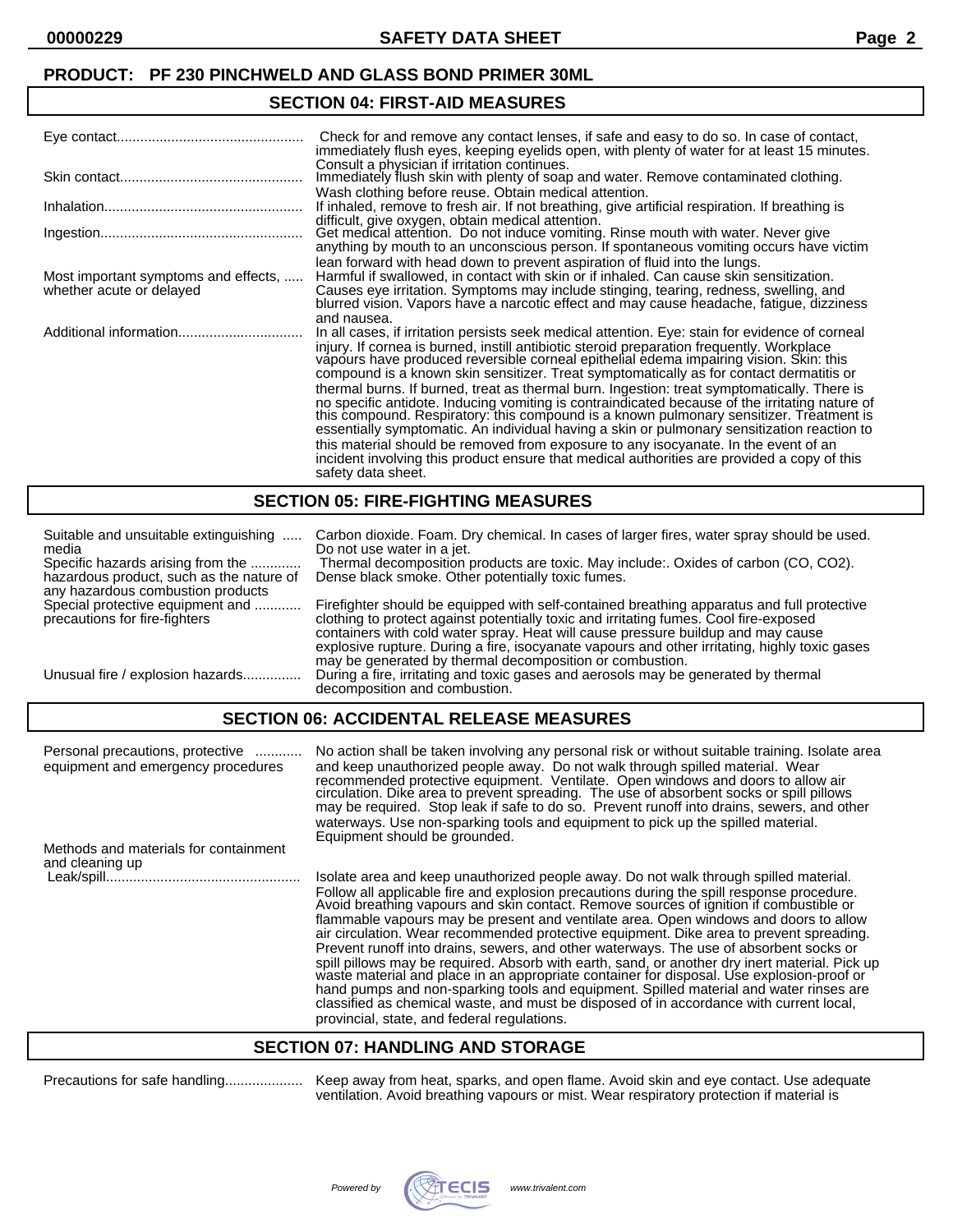### **SECTION 07: HANDLING AND STORAGE**

| Precautions for safe handling                                   | heated, sprayed, used in confined space, or if exposure limit is exceeded. Electrostatic<br>charges may be generated during pumping. Do NOT use compressed air for handling.<br>Ensure that equipment is properly bonded and grounded during filling and transferring as<br>product may become electrostatically charged. Ground handling equipment. Keep<br>container closed when not in use. Do not reseal if contamination is suspected. Wash<br>thoroughly after handling. Employee education and training are important. Handle in |
|-----------------------------------------------------------------|-----------------------------------------------------------------------------------------------------------------------------------------------------------------------------------------------------------------------------------------------------------------------------------------------------------------------------------------------------------------------------------------------------------------------------------------------------------------------------------------------------------------------------------------|
| Conditions for safe storage, including any<br>incompatibilities | accordance with good industrial hygiene and safety practices.<br>Keep away from heat, sparks, and open flames. Store in a cool, dry and well ventilated<br>area. Store away from sunlight. Keep container closed when not in use. Do not reseal if<br>contamination is suspected.                                                                                                                                                                                                                                                       |

### **SECTION 08: EXPOSURE CONTROLS / PERSONAL PROTECTION**

| <b>INGREDIENTS</b>                                    | <b>TWA</b> | <b>ACGIH TLV</b><br><b>OSHA PEL</b><br>PEL<br><b>STEL</b><br><b>STEL</b>                                                                                                                                                                                                                                                                                                                                                                                                                                                                                          |                                                                                                                                                                                                                                                                                                                                                                                                                                                                                                                                                                                                                                                 | <b>NIOSH</b><br>REL     |                 |
|-------------------------------------------------------|------------|-------------------------------------------------------------------------------------------------------------------------------------------------------------------------------------------------------------------------------------------------------------------------------------------------------------------------------------------------------------------------------------------------------------------------------------------------------------------------------------------------------------------------------------------------------------------|-------------------------------------------------------------------------------------------------------------------------------------------------------------------------------------------------------------------------------------------------------------------------------------------------------------------------------------------------------------------------------------------------------------------------------------------------------------------------------------------------------------------------------------------------------------------------------------------------------------------------------------------------|-------------------------|-----------------|
| Methyl Ethyl Ketone                                   | $200$ ppm  | 300 ppm                                                                                                                                                                                                                                                                                                                                                                                                                                                                                                                                                           | 200 ppm                                                                                                                                                                                                                                                                                                                                                                                                                                                                                                                                                                                                                                         | Not established         | 200 ppm TWA     |
| Benzene.<br>1,1'-methylenebis[4-isocy<br>anato- (MDI) | 0.005 ppm  | Not established                                                                                                                                                                                                                                                                                                                                                                                                                                                                                                                                                   | $0.005$ ppm TWA                                                                                                                                                                                                                                                                                                                                                                                                                                                                                                                                                                                                                                 | 0.005 ppm AB OEL<br>TWA | $0.05$ mg/m $3$ |
| Isophorone Diisocyanate 0.005 ppm                     |            | Not established                                                                                                                                                                                                                                                                                                                                                                                                                                                                                                                                                   | Not established                                                                                                                                                                                                                                                                                                                                                                                                                                                                                                                                                                                                                                 | Not established         | 0.005 ppm skin  |
| Appropriate engineering controls                      |            | Ventilate adequately. Exhaust air may need to be cleaned by scrubbers or filters to reduce<br>environmental contámination. Vent work area to ensure airborne concentrations are below<br>the current occupational exposure limits. Avoid breathing mists; if general ventilation or<br>local exhaust is inadequate, persons exposed to mists should wear approved breathing<br>devices. Explosion-proof exhaust ventilation.                                                                                                                                      |                                                                                                                                                                                                                                                                                                                                                                                                                                                                                                                                                                                                                                                 |                         |                 |
| Personal Protective Equipment                         |            |                                                                                                                                                                                                                                                                                                                                                                                                                                                                                                                                                                   |                                                                                                                                                                                                                                                                                                                                                                                                                                                                                                                                                                                                                                                 |                         |                 |
|                                                       |            | Chemical safety goggles. Chemical safety goggles and full faceshield if a splash hazard<br>exists.                                                                                                                                                                                                                                                                                                                                                                                                                                                                |                                                                                                                                                                                                                                                                                                                                                                                                                                                                                                                                                                                                                                                 |                         |                 |
|                                                       |            | Wear skin protection equipment. The selection of skin protection equipment depends on<br>the nature of the work to be performed. The following gloves are recommended :. Short<br>term:. Nitrile rubber. Thickness: 0.3 mm. Permeation time: >480 min. Continued exposure:.<br>Butyl rubber. Thickness: 0.4 mm. Permeation time: >480 min.                                                                                                                                                                                                                        |                                                                                                                                                                                                                                                                                                                                                                                                                                                                                                                                                                                                                                                 |                         |                 |
|                                                       |            | Safety boots per local regulations.                                                                                                                                                                                                                                                                                                                                                                                                                                                                                                                               |                                                                                                                                                                                                                                                                                                                                                                                                                                                                                                                                                                                                                                                 |                         |                 |
|                                                       |            | Wear adequate protective clothes. Wear long sleeves and trousers to prevent dermal<br>exposure.                                                                                                                                                                                                                                                                                                                                                                                                                                                                   |                                                                                                                                                                                                                                                                                                                                                                                                                                                                                                                                                                                                                                                 |                         |                 |
|                                                       |            |                                                                                                                                                                                                                                                                                                                                                                                                                                                                                                                                                                   | In case of insufficient ventilation, wear suitable respiratory equipment. An approved air<br>purifying respirator with organic vapour cartridges and particulate prefilter can be used to<br>minimize exposure. The use of a positive pressure air supplied respirator is mandatory when airborne concentrations are not known or airborne solvent levels are 10 times the<br>appropriate exposure limit or spraying is performed in a confined space or with limited<br>ventilation. Respiratory equipment required during spraying. Be sure to use NIOSH<br>approved respirator or equipment. Do not exceed the use limits of the respirator. |                         |                 |
|                                                       |            | Eye wash facility and emergency shower should be in close proximity. Employees should                                                                                                                                                                                                                                                                                                                                                                                                                                                                             |                                                                                                                                                                                                                                                                                                                                                                                                                                                                                                                                                                                                                                                 |                         |                 |
|                                                       |            | wash their hands and face before eating, drinking, or using to bacco products.<br>Exposure levels must be monitored by accepted monitoring techniques to ensure that the                                                                                                                                                                                                                                                                                                                                                                                          |                                                                                                                                                                                                                                                                                                                                                                                                                                                                                                                                                                                                                                                 |                         |                 |
|                                                       |            | TLV is not exceeded.<br>Medical supervision of all employees who handle or come in contact with isocyanates is<br>recommended. These should include preemployment and periodic medical examinations<br>with pulmonary function test (FEC, FVC as a minimum). Persons with asthmatic-type<br>conditions, chronic bronchitis, other chronic respiratory diseases or recurring skin eczema<br>or sensitization should be excluded from working with isocyanates. Once a person is<br>diagnosed as sensitized to an isocyanate, no further exposure can be permitted. |                                                                                                                                                                                                                                                                                                                                                                                                                                                                                                                                                                                                                                                 |                         |                 |

# **SECTION 09: PHYSICAL AND CHEMICAL PROPERTIES**

| Appearance/Physical state                      | Liquid.<br>Black.                  |
|------------------------------------------------|------------------------------------|
|                                                | Solvent odour.                     |
| Odour threshold (ppm)                          | Not available.                     |
|                                                | Not available.                     |
| Melting / Freezing point (deg C)               | Not available.                     |
| Initial boiling point / boiling range (deg C). | $80^{\circ}$ C (176 $^{\circ}$ F). |
|                                                | $-10^{\circ}$ C (14 $^{\circ}$ F). |
|                                                | Not available.                     |
| Flammability (solids and gases)                | Not applicable.                    |
| Upper explosive limit (% vol)                  | 11.5.                              |
| Lower explosive limit (% vol)                  | 0.8.                               |
| Vapour pressure (mm Hg)                        | 150 bar.                           |

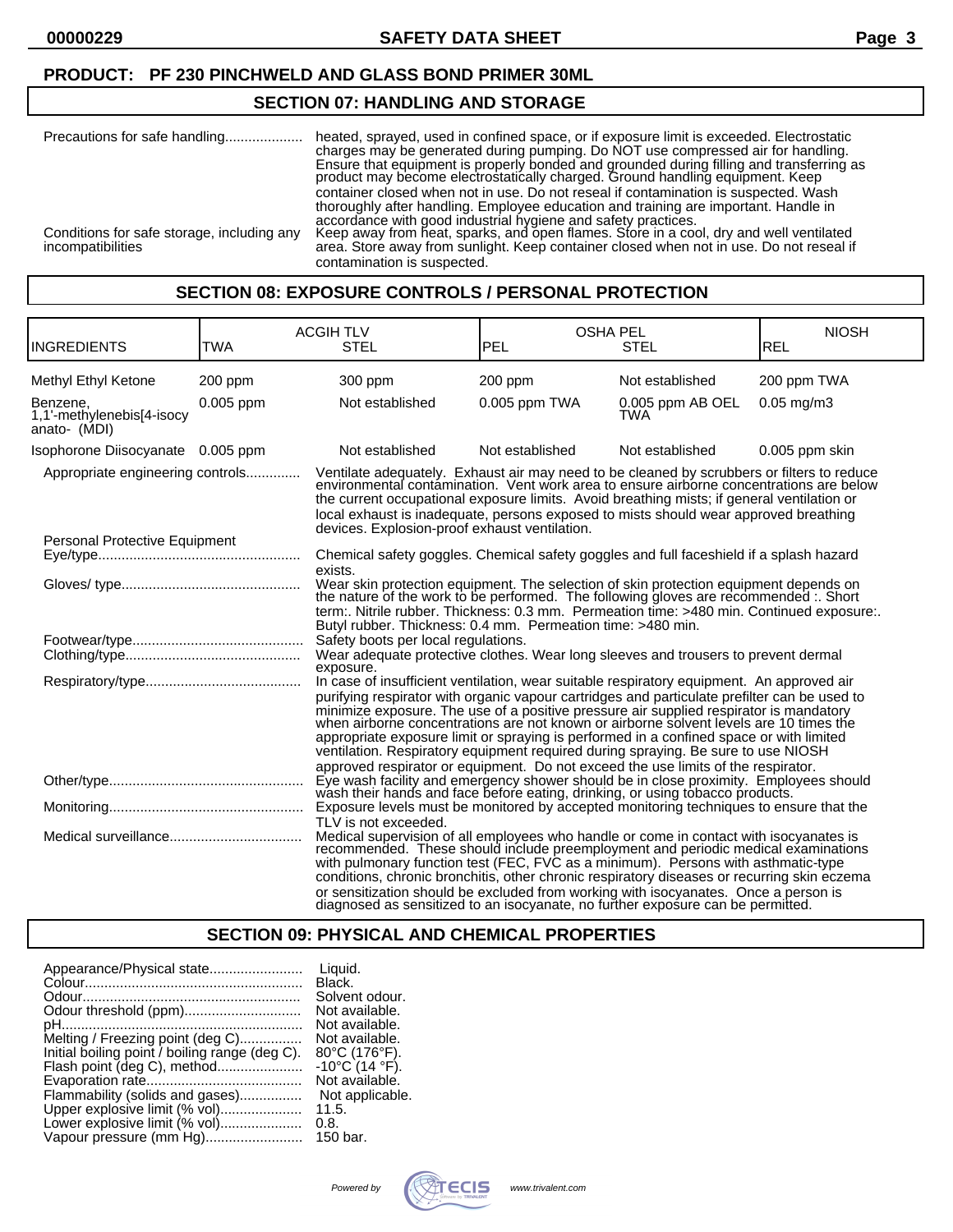# **SECTION 09: PHYSICAL AND CHEMICAL PROPERTIES**

| Relative Density (Specific Gravity) 0.95.<br>Partition coefficient - n-octanol/water Not available. | 7.93.<br>Not available.                                                                         |  |
|-----------------------------------------------------------------------------------------------------|-------------------------------------------------------------------------------------------------|--|
|                                                                                                     | (Directive 2010/75/EC). 588.1 g/L; 4.91 lbs/USG (volatile carbon). 410.98 g/L; 3.43<br>lbs/USG. |  |

### **SECTION 10: STABILITY AND REACTIVITY**

|                                       | MEK may react with aluminum.                                                                                                                                    |
|---------------------------------------|-----------------------------------------------------------------------------------------------------------------------------------------------------------------|
|                                       | Stable at normal temperatures and pressures. Decomposes under high heat.                                                                                        |
| Possibility of hazardous reactions    | Combustion will give rise to the formation of dangerous products. May generate peroxides                                                                        |
| Conditions to avoid, including static | on contact with air, light, or oxidizing agents.                                                                                                                |
| discharge, shock or vibration         | Electrostatic charge. Avoid heat, spark, open flames.                                                                                                           |
|                                       | Strong oxidizing agents, acids, bases. Light metals. Some plastics. Sodium hydroxide.<br>Amines. Alcohols. Chloroform. Ammonia. Copper. Inorganic acids. Water. |
| Hazardous decomposition products      | Combustion and process gases formed during production may contain potentially toxic<br>fumes. Oxides of carbon (CO,CO2). Nitric oxide. Hydrogen cyanide.        |

# **SECTION 11: TOXICOLOGICAL INFORMATION**

| <b>INGREDIENTS</b>                                         |                                                                                                                                                                                                                                                                                                                                                                           | <b>LC50</b>                                                                                                                                                                                                                                                                                                                                                                                                                                                                                                                                                                                                                                                                                                                                                                                                                                                                                                                                                                                                                                                                                                                                                                                                                                                                                                                                                                                                                                                                                                                                                                                                                                                                                                                                                                                                                                                                                                                                                                                                                                                            | LD <sub>50</sub>                                                                   |
|------------------------------------------------------------|---------------------------------------------------------------------------------------------------------------------------------------------------------------------------------------------------------------------------------------------------------------------------------------------------------------------------------------------------------------------------|------------------------------------------------------------------------------------------------------------------------------------------------------------------------------------------------------------------------------------------------------------------------------------------------------------------------------------------------------------------------------------------------------------------------------------------------------------------------------------------------------------------------------------------------------------------------------------------------------------------------------------------------------------------------------------------------------------------------------------------------------------------------------------------------------------------------------------------------------------------------------------------------------------------------------------------------------------------------------------------------------------------------------------------------------------------------------------------------------------------------------------------------------------------------------------------------------------------------------------------------------------------------------------------------------------------------------------------------------------------------------------------------------------------------------------------------------------------------------------------------------------------------------------------------------------------------------------------------------------------------------------------------------------------------------------------------------------------------------------------------------------------------------------------------------------------------------------------------------------------------------------------------------------------------------------------------------------------------------------------------------------------------------------------------------------------------|------------------------------------------------------------------------------------|
| Methyl Ethyl Ketone                                        |                                                                                                                                                                                                                                                                                                                                                                           | >5,000 ppm (6 hours, rat) 11000<br>ppm (45 minutes, mouse)                                                                                                                                                                                                                                                                                                                                                                                                                                                                                                                                                                                                                                                                                                                                                                                                                                                                                                                                                                                                                                                                                                                                                                                                                                                                                                                                                                                                                                                                                                                                                                                                                                                                                                                                                                                                                                                                                                                                                                                                             | 3,400 mg/kg (rat, oral) >8000<br>mg/kg (rabbit, dermal) 670 mg/kg<br>(mouse, oral) |
| Benzene, 1,1'-methylenebis[4-isocyanato- (MDI)             |                                                                                                                                                                                                                                                                                                                                                                           | 490 mg/m3 4 hr 0.369 mg/L 4 hr                                                                                                                                                                                                                                                                                                                                                                                                                                                                                                                                                                                                                                                                                                                                                                                                                                                                                                                                                                                                                                                                                                                                                                                                                                                                                                                                                                                                                                                                                                                                                                                                                                                                                                                                                                                                                                                                                                                                                                                                                                         | 9,200 mg/kg rat oral >7,900 mg/kg<br>rabbit dermal                                 |
| Isophorone Diisocyanate                                    |                                                                                                                                                                                                                                                                                                                                                                           | 123 mg/m3 4 hours rat                                                                                                                                                                                                                                                                                                                                                                                                                                                                                                                                                                                                                                                                                                                                                                                                                                                                                                                                                                                                                                                                                                                                                                                                                                                                                                                                                                                                                                                                                                                                                                                                                                                                                                                                                                                                                                                                                                                                                                                                                                                  | >1,000 mg/kg rat oral 1,060<br>mg/kg rat dermal                                    |
| Acute Toxicity Estimate (ATE)<br>Effects of acute exposure | Prolonged vapour contact may cause conjunctivitis. Intentional misuse by deliberately                                                                                                                                                                                                                                                                                     | ATE mix (inhalation): > 5 mg/L.<br>Eye contact. Skin contact. Inhalation.<br>Causes eye irritation. Can cause tearing, reddening and swelling. May cause temporary<br>corneal damage. May cause skin irritation. Causes respiratory tract irritation. Isocyanate<br>vapour/mists at concentrations above the exposure limits can irritate (burning sensation)<br>the mucous membranes in the respiratory tract. This can cause a runny nose, sore throat,<br>coughing, chest discomfort, difficult breathing and reduced pulmonary functioning.<br>Persons with pre-existing, nonspecific bronchial hyperreactivity can respond to<br>concentrations below the TLV with similar symptoms, as well as asthma attack. Exposure<br>well above the TLV or PEL may lead to bronchitis, bronchial spasm and pulmonary edema.<br>Chemical or hypersensitive pneumonitis, with flu-like symptoms has also been reported.<br>These symptoms can be delayed up to several hours after exposure. Effects are usually<br>reversible. Can result in irritation in the digestive tract. Aspiration of liquid into lungs can<br>cause chemical pneumonitis. Symptoms can include sore throat, abdominal pain, nausea,<br>vomiting and diarrhea. May cause central nervous system effects such as headache,<br>nausea, vomiting and weakness.<br>Prolonged or repeated skin contact may cause drying or cracking of skin. Prolonged skin<br>contact may cause reddening, swelling, rash, scaling, blistering, and in some cases,<br>sensitization. As a result of previous repeated overexposure or a single large dose, certain<br>individuals develop sensitization which will cause them to react to a later exposure to<br>product at levels well below the exposure limit. Sensitization can be permanent. Prolonged<br>inhalation may be harmful. . Symptoms including chest tightness, wheezing, cough,<br>shortness of breath or asthma attack, could be immediate or delayed. Prolonged or<br>repeated exposure may cause lung damage, including a decrease in lung function. |                                                                                    |
| Sensitizing capability of material                         | concentrating and inhaling this product may be harmful or fatal.<br>Isocyanates are known to cause skin and respiratory sensitization in humans. Animal tests<br>have indicated that respiratory sensitization can result from skin contact with diisocyanates.<br>In one study, Methyl Ethyl Ketone has been found to cause embryol toxicity in large<br>concentrations. |                                                                                                                                                                                                                                                                                                                                                                                                                                                                                                                                                                                                                                                                                                                                                                                                                                                                                                                                                                                                                                                                                                                                                                                                                                                                                                                                                                                                                                                                                                                                                                                                                                                                                                                                                                                                                                                                                                                                                                                                                                                                        |                                                                                    |
|                                                            |                                                                                                                                                                                                                                                                                                                                                                           |                                                                                                                                                                                                                                                                                                                                                                                                                                                                                                                                                                                                                                                                                                                                                                                                                                                                                                                                                                                                                                                                                                                                                                                                                                                                                                                                                                                                                                                                                                                                                                                                                                                                                                                                                                                                                                                                                                                                                                                                                                                                        |                                                                                    |
|                                                            |                                                                                                                                                                                                                                                                                                                                                                           | No component of this product present at levels greater than or equal to 0.1% is identified<br>as probable, possible or confirmed human carcinogen by IARC or ACGIH. IARC Group 3:.<br>(not classifiable as a human carcinogen). Benzene, 1,1'-methylenebis[4-isocyanato- (MDI).                                                                                                                                                                                                                                                                                                                                                                                                                                                                                                                                                                                                                                                                                                                                                                                                                                                                                                                                                                                                                                                                                                                                                                                                                                                                                                                                                                                                                                                                                                                                                                                                                                                                                                                                                                                        |                                                                                    |